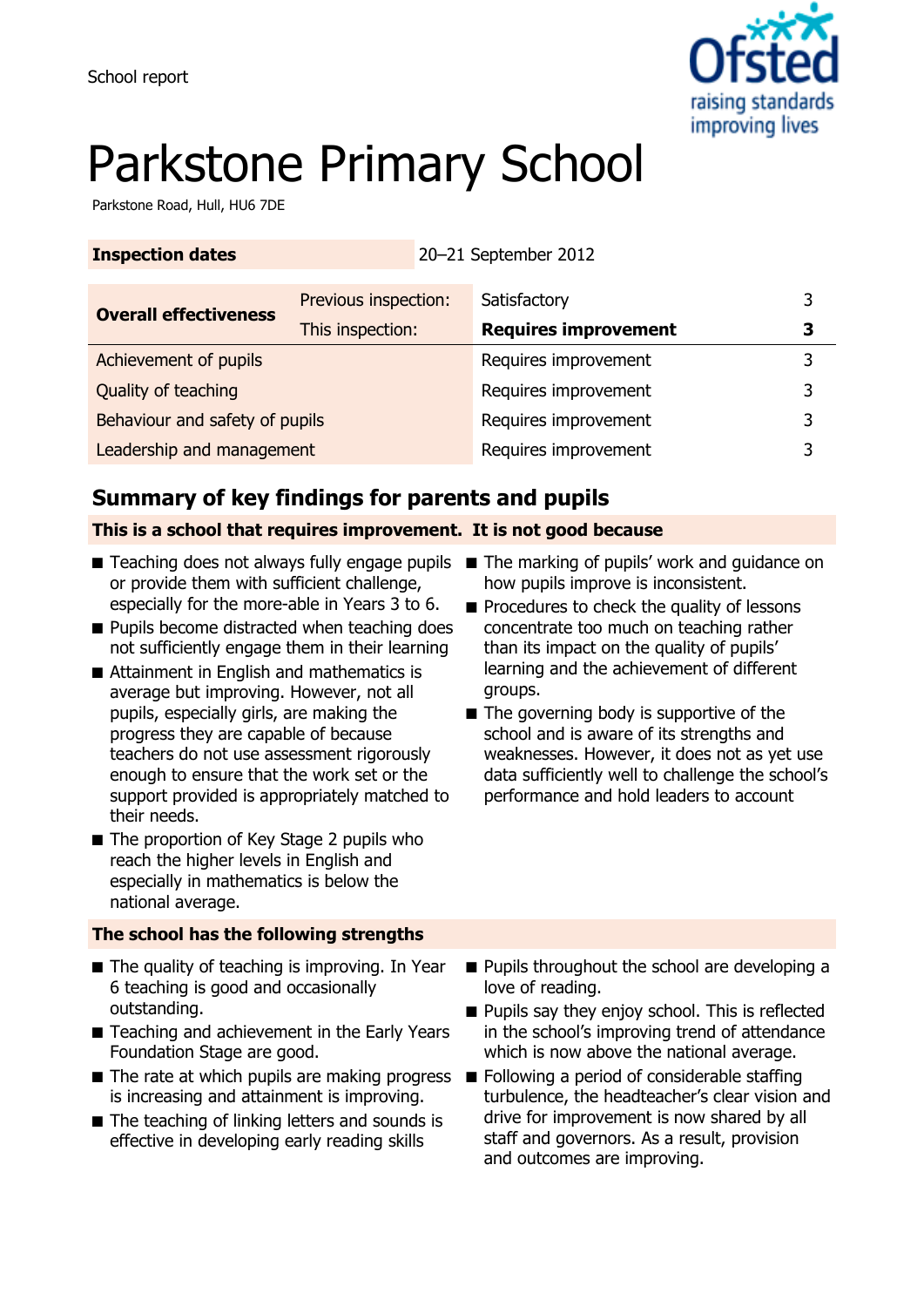# **Information about this inspection**

- Inspectors observed 20 lessons taught by 13 teachers, one of which was a joint observation with the headteacher. In addition, the inspection team made a number of other short visits to lessons.
- Meetings were held with two groups pf pupils, the headteacher, senior and middle leaders and five members of the governing body.
- Inspectors heard pupils read from Years 2, 4 and 6.
- Inspectors took account of 15 responses to the online questionnaire (Parent View) in planning the inspection.
- Inspectors observed the school's work and scrutinised a number of documents including the school's improvement plans, data on pupils' current progress, planning and monitoring files, minutes of the governing body meetings and records relating to behaviour, attendance and safeguarding.

# **Inspection team**

| Anthony Kingston, Lead Inspector | <b>Additional Inspector</b> |
|----------------------------------|-----------------------------|
| Sheila Loughlin                  | <b>Additional Inspector</b> |
| Sue Eland                        | <b>Additional Inspector</b> |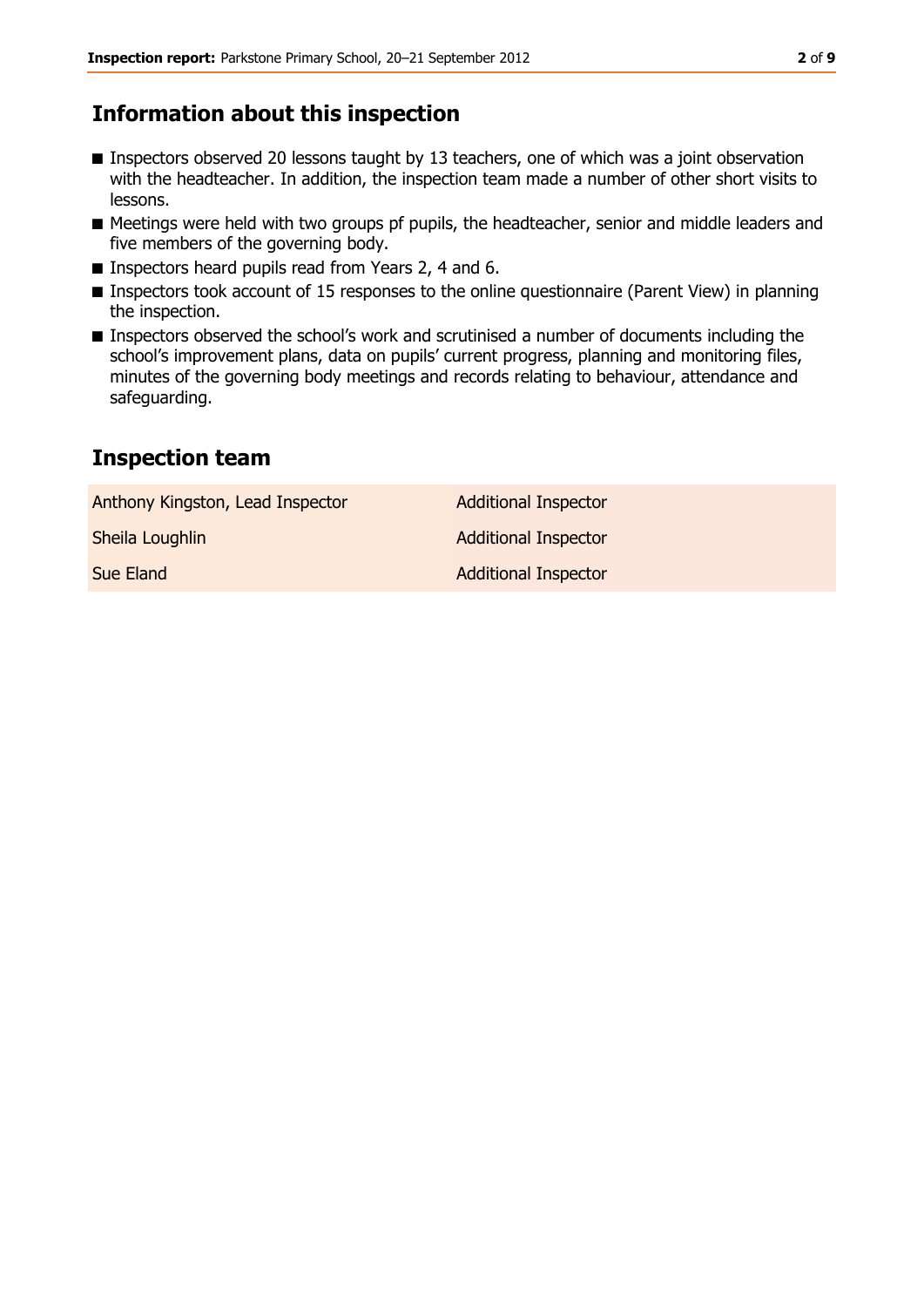# **Information about this school**

- This is an average-sized primary school.
- The proportion of pupils known to be eligible for the pupil premium is average.
- The proportions of pupils supported at school action and at school action plus or with a statement of special educational needs are average.
- A small minority of pupils are from minority ethnic backgrounds with only very few who speak English as an additional language.
- The school meets the current floor standard which sets the government's minimum expectations for attainment and progress.

# **What does the school need to do to improve further?**

- Improve the quality of teaching so that it is consistently good or better by:
	- making precise use of assessment information and ensuring that learning builds on pupils' prior knowledge so that teachers plan learning activities which challenge all pupils, especially the more-able
	- raising teachers' expectations of pupils, especially girls, to ensure all pupils make good or better progress
	- giving pupils more opportunities for independent and collaborative learning, so that they are less reliant on adults
	- ensuring activities are sufficiently interesting and challenging so that they engage all pupils in their learning and eradicate the occasional low level disruptions
	- increasing the consistency with which teaching develops all pupils' knowledge and understanding of key concepts and skills by ensuring that lengthy introductions are avoided and pupils are allowed appropriate time to acquire and develop new skills
	- improving the quality and consistency of teachers' marking so that pupils understand how to improve their work.
- Ensure pupils make good progress and raise attainment, particularly in mathematics, by:
	- making sure that the support which pupils, especially girls, receive to improve their mathematical skills and knowledge meets their needs more fully
	- providing more opportunities for pupils to practise and develop their mathematical skills in meaningful and practical contexts.
- Improve the effectiveness of leadership and management by:
	- $-$  developing the monitoring and evaluating roles of all leaders and managers by focusing lesson observations on teachers' impact on pupils' learning and achievement
	- using the information gathered in the school's tracking data to monitor rigorously the attainment and progress of individuals and groups of pupils and the impact of actions taken to tackle underachievement
	- ensuring the governing body is well informed about the school's provision and outcomes so that they can sufficiently challenge the performance of the school and hold leaders to account.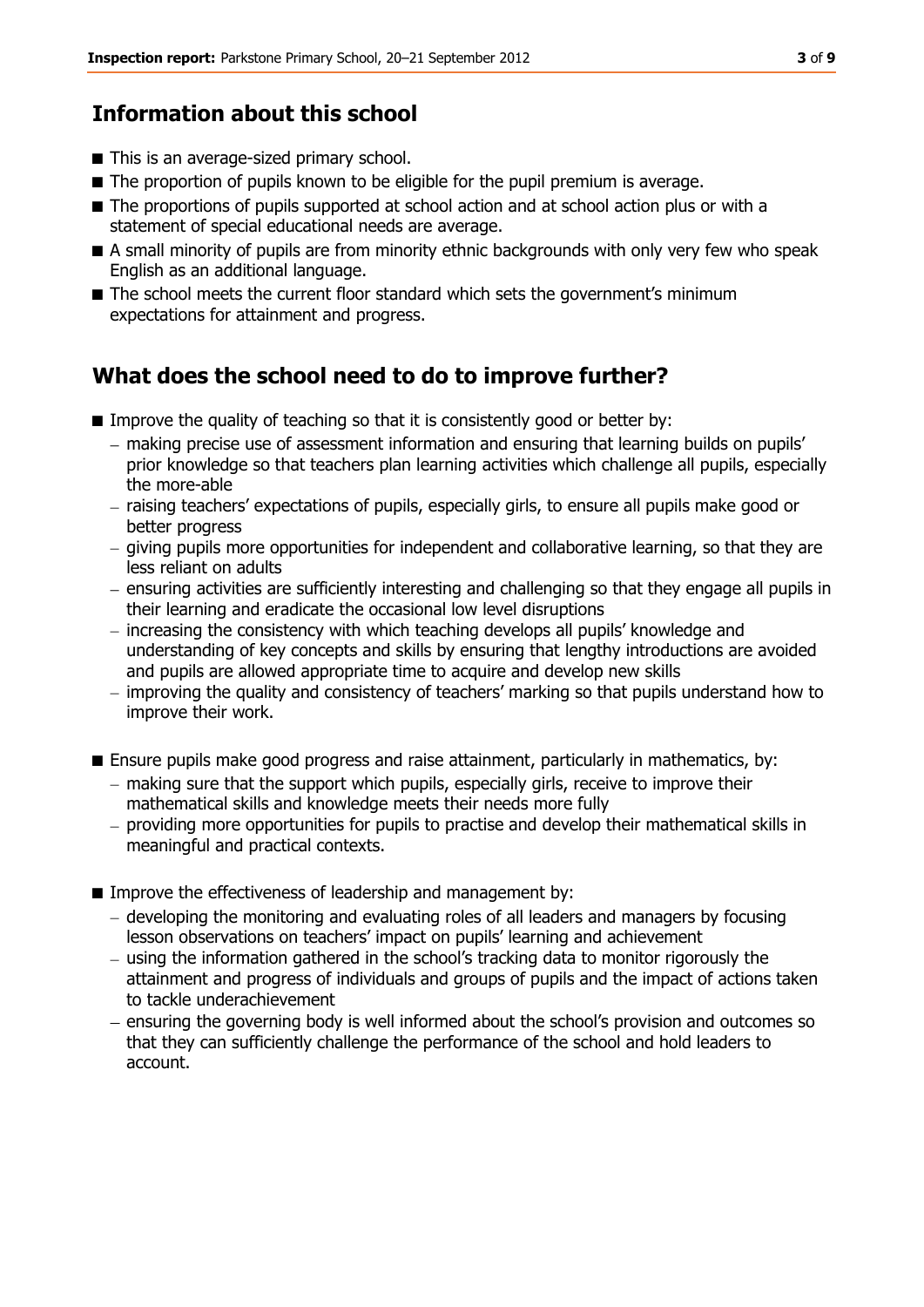# **Inspection judgements**

### **The achievement of pupils requires improvement**

- The level of skills and knowledge of children entering the Early Years Foundation Stage are generally below those expected for children of this age. They make good progress in all areas of learning
- Reading is a priority throughout the school. The systematic approach to the teaching of linking letters and sounds is extremely effective in developing early reading skills. Pupils tackle unfamiliar words well and read with fluency and expression. Teachers continue to focus on the development of reading skills as pupils move through the school. For example, teachers adapt small group reading activities to support the development of reading skills which focus on pupils' specific needs and encourage them to respond to settings, characters and events.
- Pupils are increasingly developing a love of reading because of the exciting range of books which surround them and the time they are given to enjoy them. This was exemplified by one pupil who said, 'I can enter into new and exciting worlds, use my imagination and relax.'
- In Key Stages 1 and 2, pupils make expected progress, reaching overall average standards in reading, writing and mathematics by the end of Year 6. The increasingly good teaching is helping to raise achievement but progress is not yet rapid enough for more-able pupils across all year groups or girls in Key Stage 2.
- Historically boys have achieved more highly than girls. In response, leaders have rightly targeted girls' rates of progress. As a result, teachers have ensured that the expectations for girls are equally high as for boys and initiatives have been put in place to offer them more appropriate support. However, although the gap is closing, girls' attainment generally remains below that of girls nationally.
- The proportion of pupils attaining the higher levels in English is improving rapidly and is now in line with the national average. This is because pupils have many opportunities to practise their writing in an imaginative range of contexts across subjects which capture their interests.
- In mathematics, although the proportion of pupils attaining the higher levels has improved, it remains below the national average. This is because there are not enough opportunities for pupils to apply their mathematical knowledge and computational skills to appropriately challenging and meaningful problem-solving contexts.
- Lesson observations and the scrutiny of pupils' work shows that the rate at which pupils make progress is increasing. This reflects the rigorous systems now in place to hold teachers to account. These systems also ensure that disabled pupils and those with special educational needs benefit from personalised support and make the same progress as that of their peers.

### **The quality of teaching requires improvement**

- The quality of teaching is improving but still varies too much across the school. In Year 6, teaching is consistently good or better. In all other year groups while there are examples of good teaching there are too many lessons in which the match of work to pupils' abilities lacks challenge. Opportunities for pupils to engage in independent and collaborative work and apply their skills to meaningful problem-solving activities through which they can explore and find things out for themselves are too few. This slows down progress, particularly for more-able pupils.
- Support and challenge offered to girls, especially in mathematics, do not fully meet their needs to increase their rate of progress more rapidly. As a result their attainment is below that of boys.
- Good and better teaching is characterised by the excellent relationships pupils have with adults and the highly effective use of teaching assistants both in class and leading small groups. Detailed feedback is regular and accurate. It informs pupils how well they are doing and how they can improve their work. Consistently high and thoughtful questioning is used to gauge, challenge and extend the learning of all pupils and well planned activities are matched to the abilities of all pupils, especially the more-able pupils. Significantly, pupils are given exciting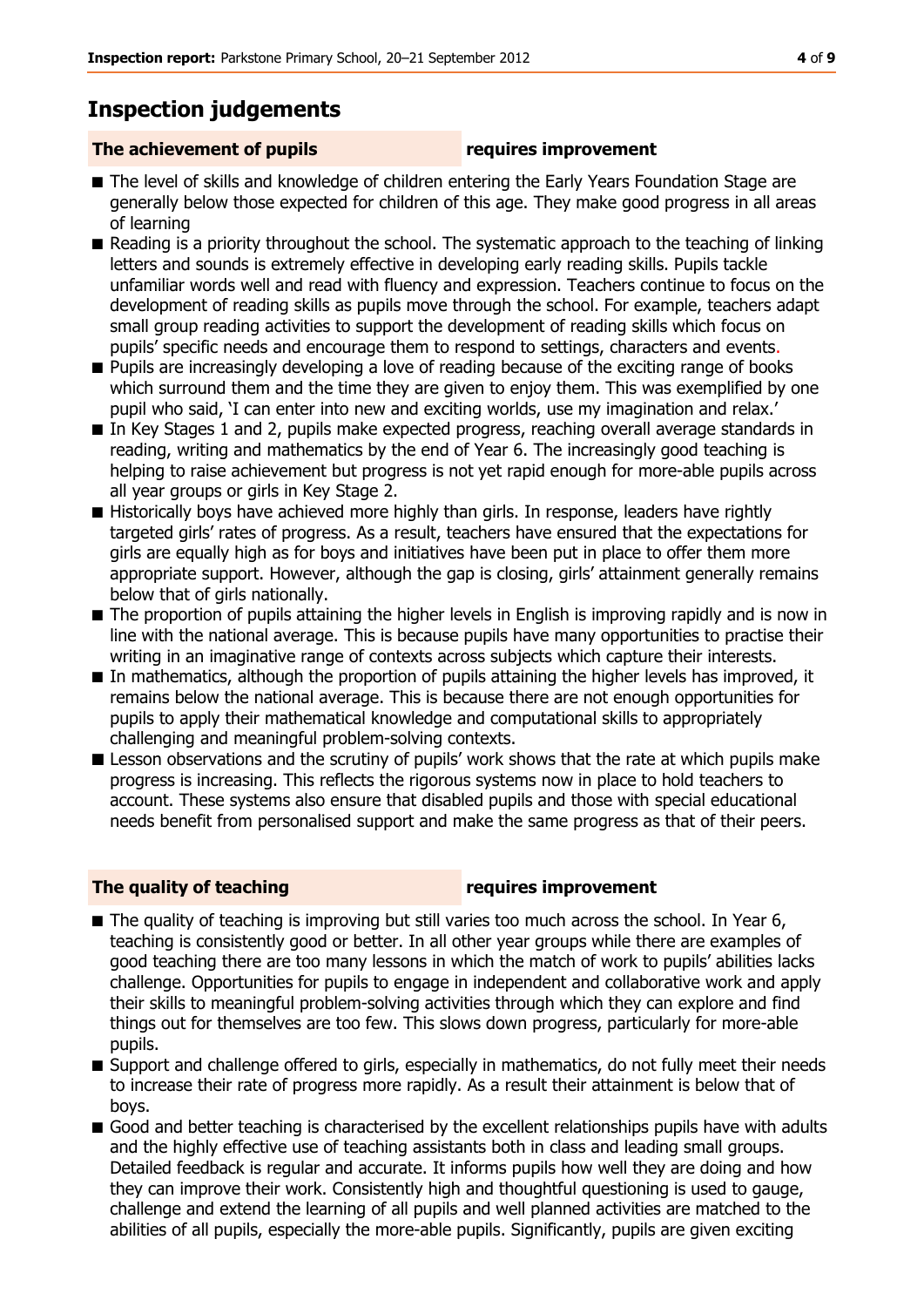opportunities to transfer apply their skills and knowledge to meaningful problem solving activities across a range of subjects.

- Marking is not consistent in helping pupils understand the next steps in their learning and teachers do not routinely provide individual targets for pupils to measure their own progress. In Year 6, however, pupils have an excellent understanding of their targets to support their learning and progress and relish the day-to-day opportunities to engage with their teachers in spoken and written dialogue focused on the development and application of their skills in reading, writing and mathematics.
- Disabled pupils and those with special educational needs receive good support from teachers and increasingly well-briefed teaching assistants, which contributes to the improved progress these pupils are now making.

#### **The behaviour and safety of pupils requires improvement**

- Pupils are proud of their school. They say they enjoy school and that behaviour has improved. This is reflected in the school's rising trend of attendance which is now above average.
- Typically, pupils are welcoming to visitors. Their conduct in and around school is polite and courteous and in most lessons makes a positive contribution to learning. Most teachers manage pupils' behaviour well. Their classrooms are calm. Despite pupils understanding their rights and responsibilities as learners a few occasionally become distracted when teaching does not engage or challenge them sufficiently.
- Pupils have a well developed understanding of what constitutes bullying. They and their parents say that bullying occurs infrequently. Inspection evidence and the school's records of the management of behaviour confirm this view and show that these incidents are addressed robustly and swiftly by leaders and managers.
- Pupils understand and appreciate the systems of rewards and sanctions. They are nurtured as individuals and, through escalating scales and personalised interventions to support those with behavioural difficulties, are learning how to regulate their own behaviour.
- The very large majority of parents who responded to the online inspection questionnaire justly believe that their children are safe at school and well looked after. This view was shared by pupils.

#### **The leadership and management requires improvement**

- The enthusiasm, drive, determination and resilience of the headteacher have contributed significantly to recent school improvements. Following a period of considerable turbulence in staffing, she has successfully galvanised an initially reluctant staff into a whole-school team with a shared ambition to secure improvement and for pupils to gain maximum benefit from their time at Parkstone.
- The leadership of teaching and the management of performance are given high priority. The actions being taken are proving effective and leaders at all levels are now playing a greater part so that actions are concerted. They are fully aware of the differences in performance between boys and girls and are taking action to close the gap. However, in general, procedures to check the quality of lessons concentrate too much on teaching rather than its impact on the quality of pupils' learning and the achievement of different groups.
- Staff are fully committed to the very clear direction given and have responded positively to the headteacher's and the local authority's initiatives. For example, a well-considered programme of professional development based on information gained from the monitoring of teaching and learning, an accurate analysis of the progress pupils make as they move through the school and performance management data has been implemented. As a result there is clear evidence that teaching is improving and the rate at which pupils make progress is increasing.
- Accurate self-evaluation has led to well-considered priorities, challenging performance targets for staff and equally challenging targets for pupils' progress and attainment. All are closely monitored to ensure their effectiveness.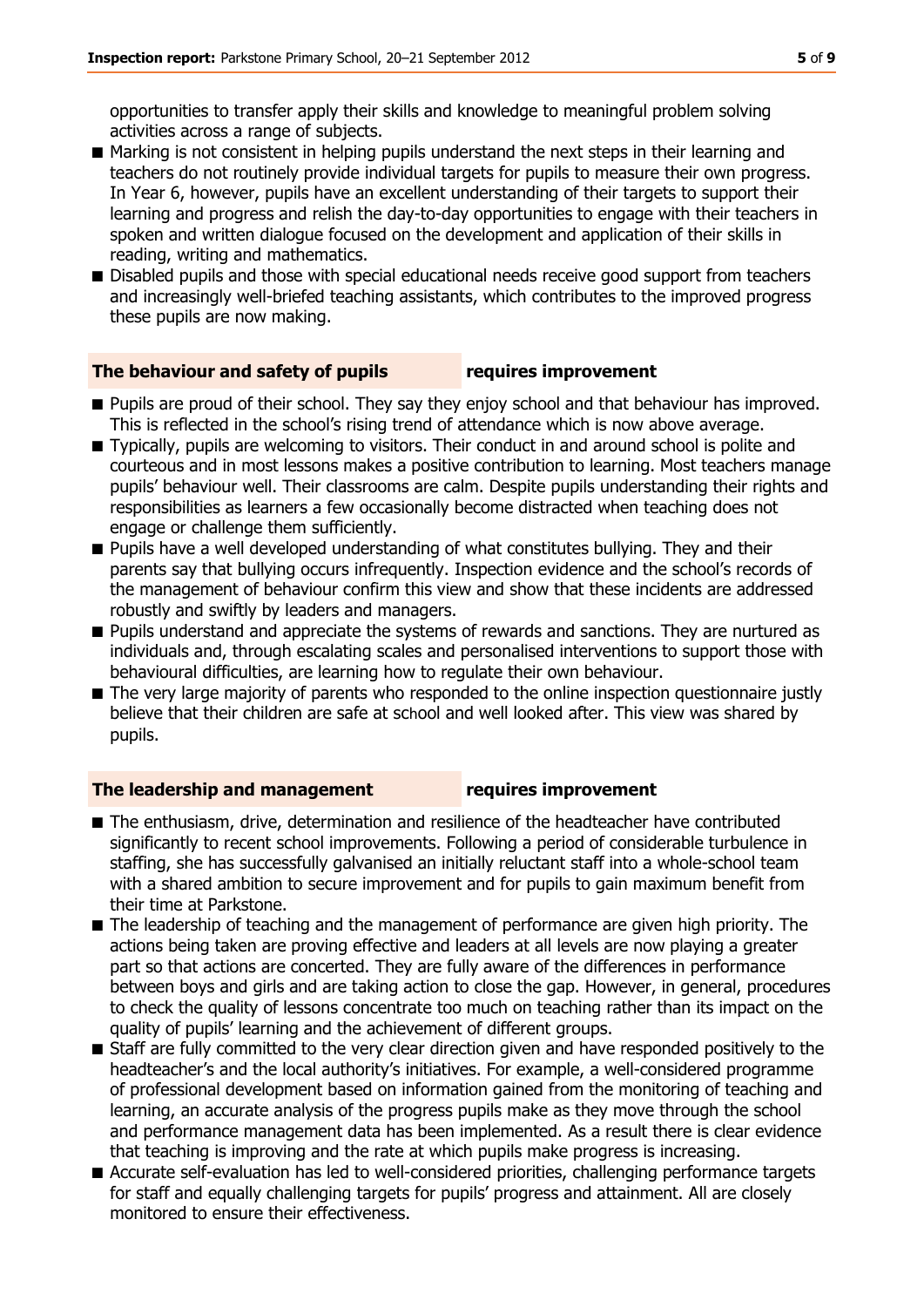- The school promotes equality of opportunities satisfactorily, for example the pupil premium received by the school is used effectively to improve progress and attainment of pupils.
- The curriculum is broad and balanced and contributes to pupils' spiritual, moral, social and cultural development. It is enhanced by a range of exciting visits linked to pupils' studies and a series of 'WOW' days in which, for example, pupils experience working with professional artists and undertake fascinating activities such as silk screen printing. Pupils speak enthusiastically about these saying that they bring learning to life. However, there are insufficient opportunities for pupils to transfer and develop mathematical skills across other subjects.
- Improvements in teaching confirm that the changes, supported by the governing body, are having a positive impact on pupils' attainment and progress and underpin the judgement that the school has the capability to improve further.

#### ■ **The governance of the school:**

The governing body discharges its statutory responsibilities and ensures that safeguarding arrangements meet requirements. Guided by the headteacher and experienced governors it is increasingly holding senior leaders and staff to account but this aspect still needs to be strengthened.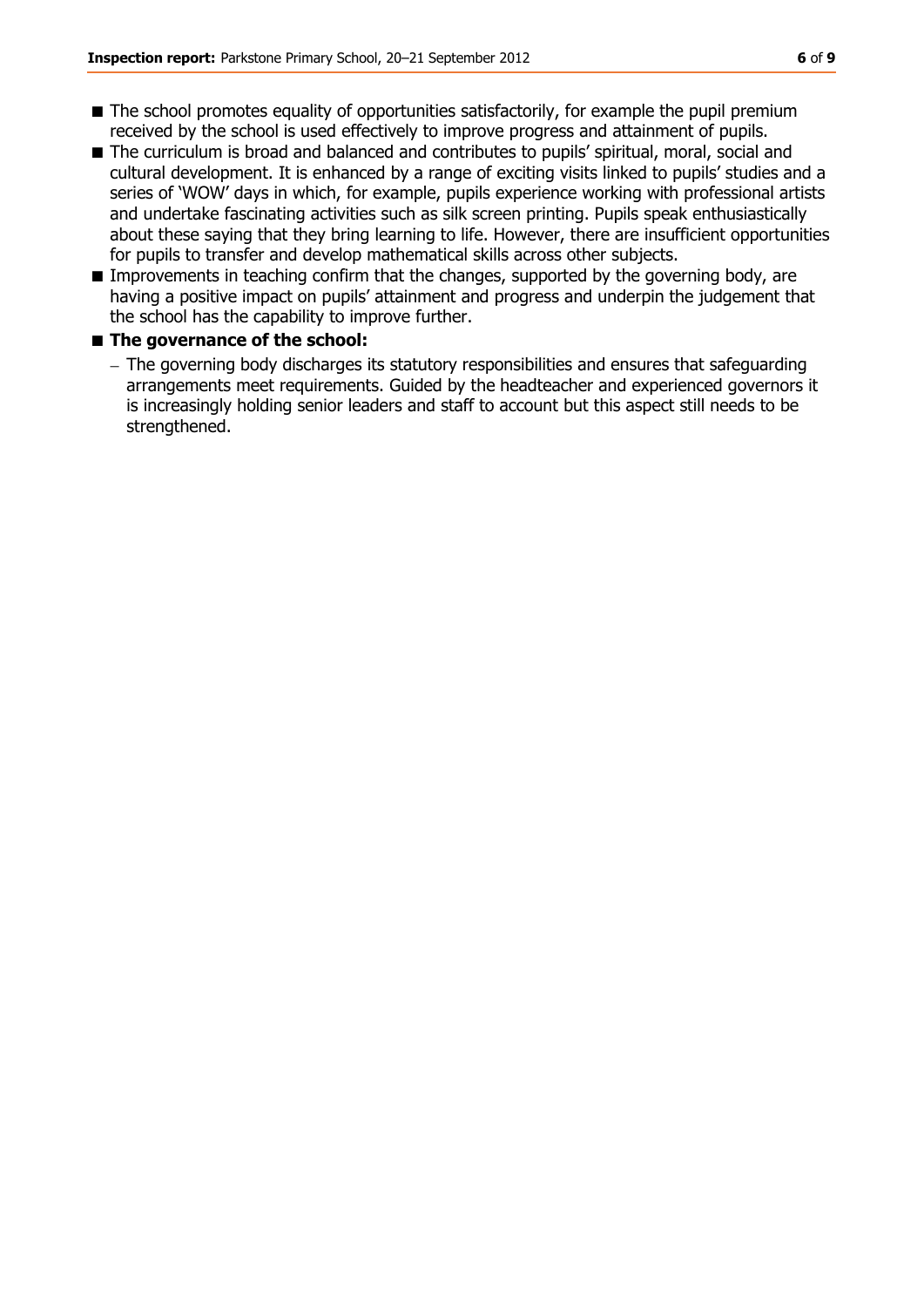# **What inspection judgements mean**

| <b>School</b> |                         |                                                                                                                                                                                                                                                                                                                                                                         |
|---------------|-------------------------|-------------------------------------------------------------------------------------------------------------------------------------------------------------------------------------------------------------------------------------------------------------------------------------------------------------------------------------------------------------------------|
| Grade         | <b>Judgement</b>        | <b>Description</b>                                                                                                                                                                                                                                                                                                                                                      |
| Grade 1       | Outstanding             | An outstanding school is highly effective in delivering outcomes<br>that provide exceptionally well for all its pupil's needs. This<br>ensures that pupils are very well equipped for the next stage of<br>their education, training or employment.                                                                                                                     |
| Grade 2       | Good                    | A good school is effective in delivering outcomes that provide<br>well for all its pupil's needs. Pupils are well prepared for the next<br>stage of their education, training or employment.                                                                                                                                                                            |
| Grade 3       | Requires<br>improvement | A school that requires improvement is not yet a good school, but<br>it is not inadequate. This school will receive a full inspection<br>within 24 months from the date of this inspection.                                                                                                                                                                              |
| Grade 4       | Inadequate              | A school that has serious weaknesses is inadequate overall and<br>requires significant improvement but leadership and management<br>are judged to be Grade 3 or better. This school will receive<br>regular monitoring by Ofsted inspectors.                                                                                                                            |
|               |                         | A school that requires special measures is one where the school<br>is failing to give its pupils an acceptable standard of education<br>and the school's leaders, managers or governors have not<br>demonstrated that they have the capacity to secure the<br>necessary improvement in the school. This school will receive<br>regular monitoring by Ofsted inspectors. |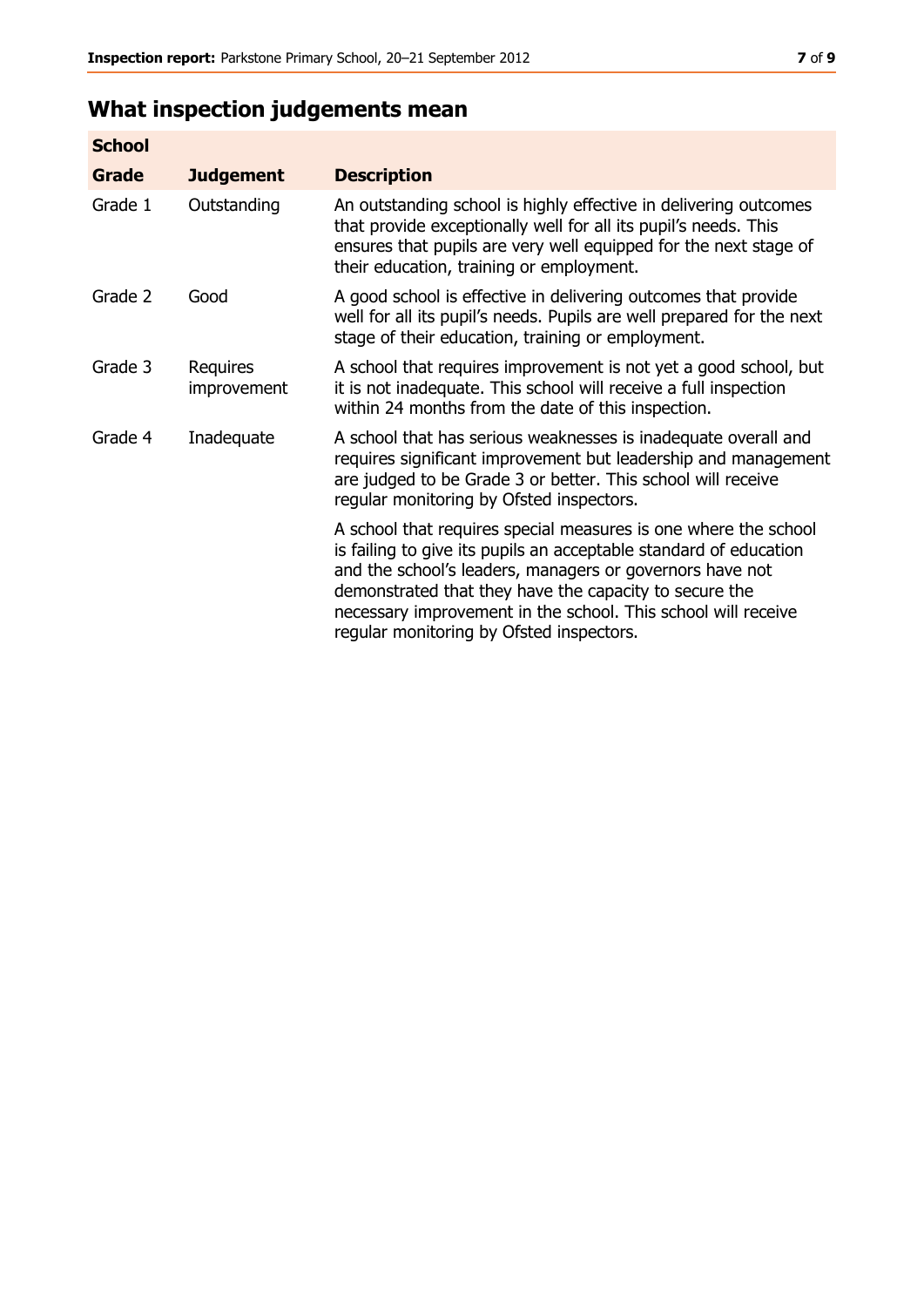## **School details**

| Unique reference number  | 117795                     |
|--------------------------|----------------------------|
| <b>Local authority</b>   | City of Kingston upon Hull |
| <b>Inspection number</b> | 401692                     |

This inspection of the school was carried out under section 5 of the Education Act 2005.

| <b>Type of school</b>                      | Primary                     |
|--------------------------------------------|-----------------------------|
| <b>School category</b>                     | Community                   |
| Age range of pupils                        | $4 - 11$                    |
| <b>Gender of pupils</b>                    | Mixed                       |
| <b>Number of pupils on the school roll</b> | 328                         |
| <b>Appropriate authority</b>               | The governing body          |
| <b>Chair</b>                               | <b>Kerry Storer</b>         |
| <b>Headteacher</b>                         | <b>Christine Smith</b>      |
| Date of previous school inspection         | 24 February 2010            |
| <b>Telephone number</b>                    | 01482 854554                |
| <b>Fax number</b>                          | 01482 801325                |
| <b>Email address</b>                       | admin@parkstone.hull.sch.uk |